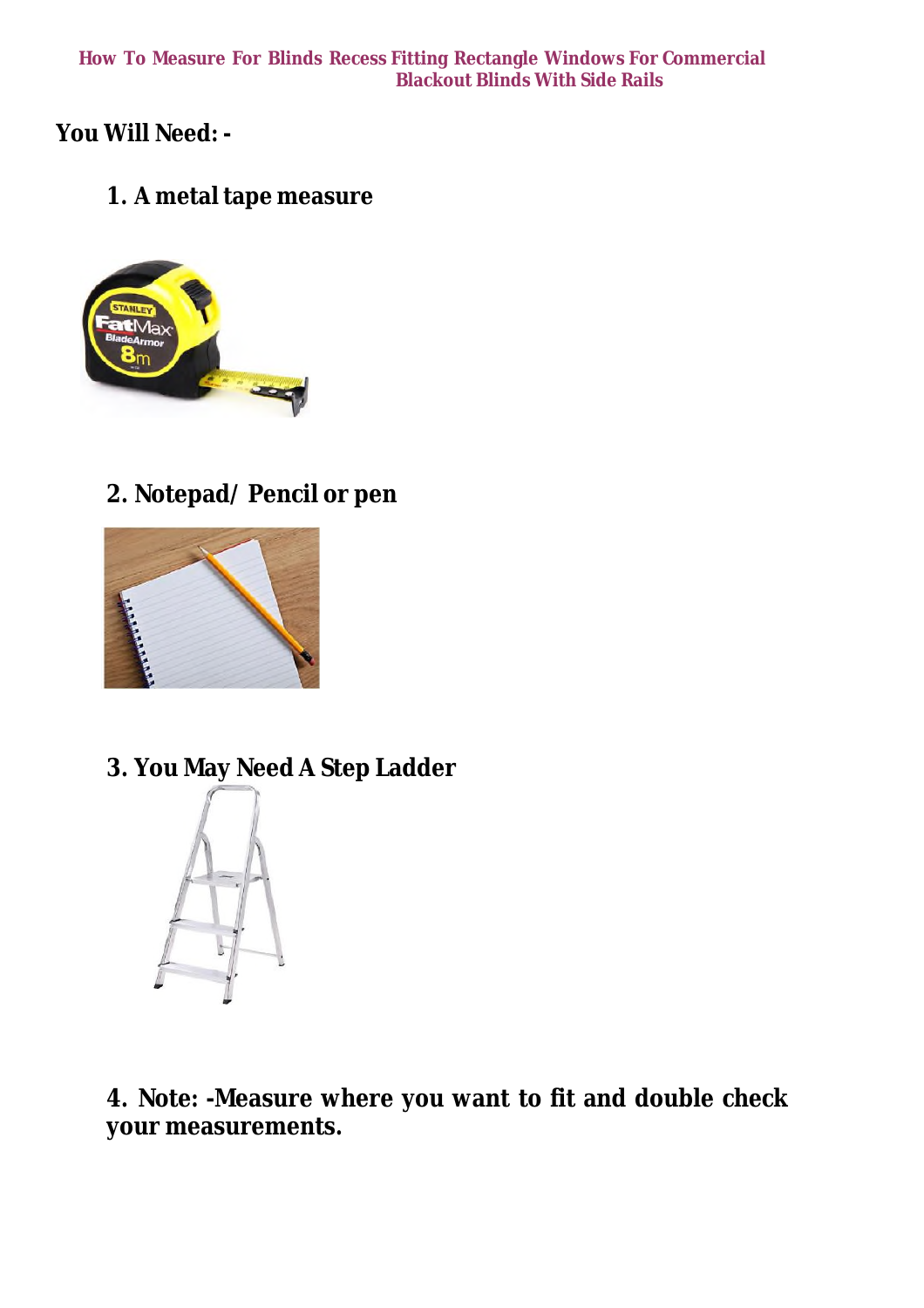## **Reveal or Recess Measuring**

NB This blind has very little tolerance and needs to fitted

squarely. If the window recess is not square you will need to square it off by filling the gaps with wood. We will make blind to the smallest sizes.

Or consider fitting outside the recess if there is room.

A minimum of 130 mm clear of any handles or obstructions is required if fitted in the recess.

1. Stand back to assess if the window is square.

2. Measure across the widths X1, X2 & X3 where you wish to fit.

Tip ! Mark with a pencil so that when you come to fit you have and idea where sizes are taken from when you need to fit the blind/s.



3. Measure the left drop Y1, the center drop Y2, and Y3 the right hand drop.

4. Measure the depth of the reveal or recess Z.

Enter the figures on the website and select recess fitting option.

Details on Installation Height for Blind Safety Measuring on a separate PDF for Chain operation.